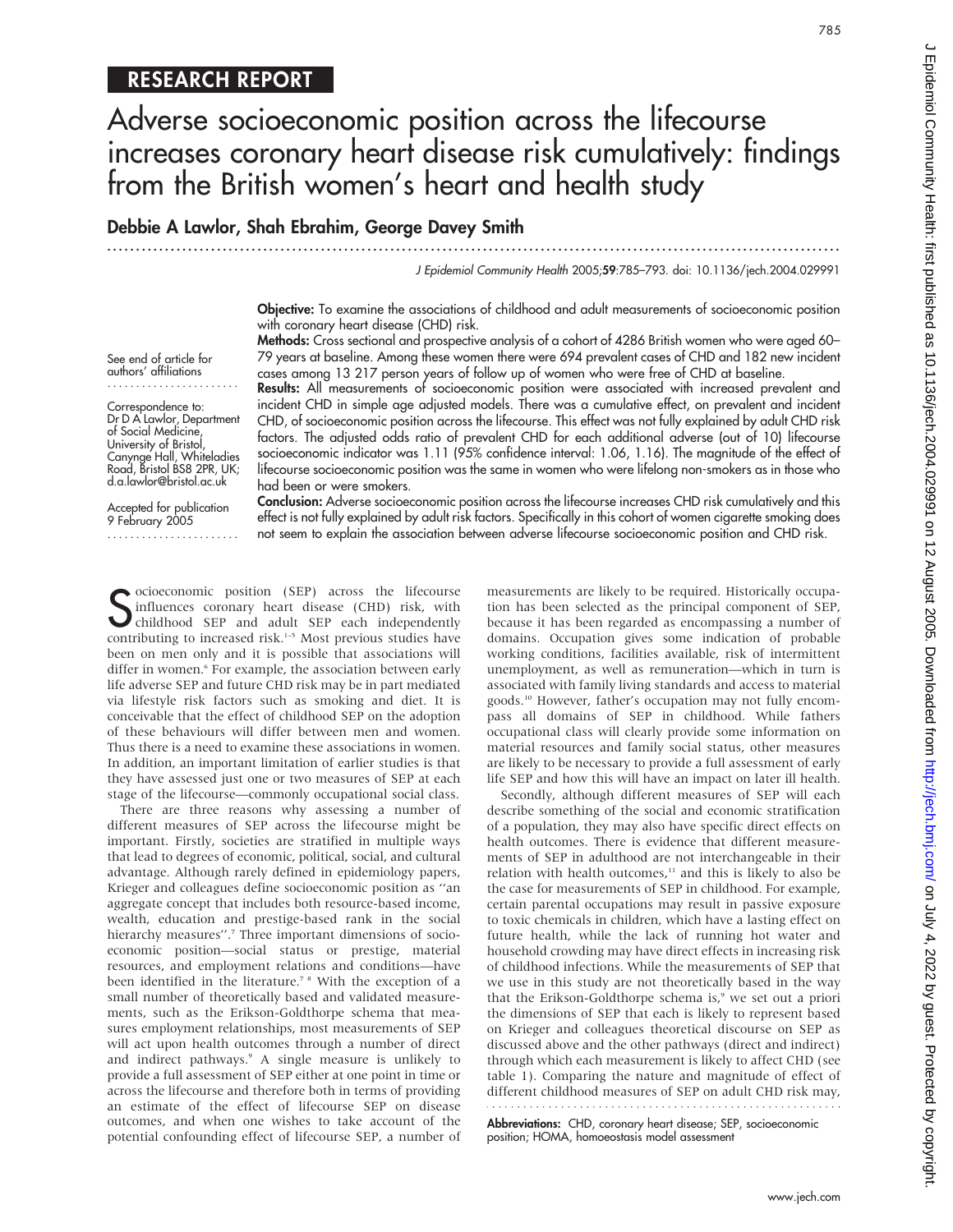therefore, provide clues about the mechanisms by which CHD risk is modified by socially patterned exposures acting over the lifecourse. For example, as education is influenced by material resources, parental social status, and living circumstances it can be considered a measure of SEP. However, it has also been argued that education is more appropriately considered as a mediator for the effects of early life SEP. To some extent this conceptualisation of education will be driven by available data, in that studies with no other measurement of childhood SEP may use it as an indicator of SEP. Studies, as in our case, that have information on other measurements of childhood SEP are in a position to explore how much of the effect of these other measures is explained by adjustment for education. Thus again providing some information on potential mechanisms.

Finally, even when two or more indicators of SEP are essentially measuring the same underlying factor, because of inevitable measurement imprecision additional measures will reduce the degree of measurement error inherent in the use of a single measurement.

The aims of this study, therefore, are to examine the association of a number of measurements of SEP from across the lifecourse with adult CHD risk (to find out if associations between different measurements of SEP can provide insights into the mechanisms linking SEP and CHD) and to examine their cumulative effect (to provide a fuller representation of the magnitude of association between lifecourse SEP and CHD than that provided by the use of just one or two measures of SEP).

#### METHODS

Data from the British women's heart and health study were used. Full details of the selection of participants and measurements used in the study have been previously reported.12 Between 1999 and 2001 4286 (60% of those invited) women aged 60 to 79 years, who were randomly selected from 23 British towns were interviewed, examined, completed medical questionnaires, and had detailed reviews of their medical records.12 These women have been followed up over a median of four years by flagging with the NHS central register for mortality data and two-yearly review of their medical records. Medical record reviews and flagging with the NHS central register is complete for all participants. Local ethics committees' approvals were obtained for the study.

Methods used at baseline assessment have been previously described.12 Prevalent CHD at baseline was defined as a woman with either of the following: (a) a medical record of a myocardial infarction, angina, coronary artery by pass, or angioplasty; (b) self report that they had ever been diagnosed by a doctor as having a heart attack or angina.<sup>12</sup> Further validation against WHO criteria was ascertained by additional medical record review for those with an indication of a myocardial infarction (WHO criteria = at least two out of three of typical chest pain lasting at least 30 minutes, raised cardiac enzymes, diagnostic ECG changes). As previously reported there was a large degree of overlap between those identified through self report and those identified through their medical records.<sup>12</sup> Including both self reported and those from medical records provides greater assurance that all with baseline disease have been excluded in the prospective analyses. Incident cases of CHD in women who were free of prevalent CHD at baseline were defined as either of: (a) death with an underlying or contributing cause of CHD (ICD10 codes I20–I25, I51.6); (b) a myocardial infarction (fulfilling WHO criteria), diagnosis of angina or coronary artery by pass or angioplasty identified in the follow up medical record review—occurring in the follow up period up until 1 June 2004.

Data on SEP across the lifecourse were obtained from baseline questionnaires and included data on the longest held occupation of the participant's father during her childhood, childhood household amenities (bathroom, hot water, bedroom sharing, and car access), age at completion of full time education, the longest held occupation of the participant and her spouse, adult housing tenure, car access, and pension arrangements. Childhood occupational social class of the women was based on their fathers' longest held occupation and adult (head of household) occupational social class was based on their husbands' longest held occupation, or their own for single women and for women whose occupation was of a higher social class than their husbands. Adult and childhood social class were defined according to the registrar general's classification of occupations (a hierarchical classification: I, II, III non-manual, III manual, IV, V—with I (highest SEP) being professional occupations and V (lowest SEP) being manual unskilled occupations). Age at leaving full time education was classified into four categories:  $<$ 15 years (lowest SEP), 15–17 years, 18–21 years, .21 years (highest SEP). These categories represent women leaving at or before the legal minimum age for leaving full time education, those receiving some secondary education, those who completed secondary education, and those who completed further or higher education. Response options for adult housing tenure were owner occupied (owned outright or through a mortgage); private rented; living with relatives; council (public) rented; other. In these analyses in those who reported living in "other" accommodation  $(n = 16)$  were excluded and the hierarchy of SEP was assumed to be from owner occupied (highest SEP), through private rented, living with family to public rented (lowest SEP). In a sensitivity analysis those living with family ( $n = 75$ ) were excluded. The results did not differ from those presented here. Response options for the question concerning pension arrangements were state pension only (lowest SEP), occupation and state pension, private and state pension, both occupation and private as well as state pension (highest SEP). In the main analyses presented here this order was used as the hierarchy. In a sensitivity analysis we changed the order of the two central categories—that is, we assumed private and state pension to be lower in the hierarchy than occupational plus state pension. The results from this analysis did not differ substantively from those presented here. All other SEP variables were binary. As we were interested in whether differences in the magnitudes of associations of each measurement of SEP could provide information about the mechanisms linking SEP to CHD we considered the possible indirect and direct effects of each measurement; these are described in table 1.

For each measure of SEP an index of inequality was derived. This takes account of differences in the proportions of participants in each category for the different measures. This simplifies comparisons between different measures of SEP, which are all put onto the same scale, and estimates based on the index of inequality are less influenced by extremes of the exposure distribution.13–15 A score from 0 to 1, the highest and lowest SEP respectively, was derived for each measure based on the midpoint of the proportion of the population in each category. For example, if 10% of the women were in the highest occupational social class (I) and 15% were in the next highest category (II), women in the first category would be assigned a value of 0.05 (0.10/2) and those in the second category a value of  $0.175$   $(0.1+0.15/2)$  and so on for each category. The relative index of inequality is then obtained by regressing each of these SEP scores on the outcome. The virtue of this index is that it is directly interpretable in terms of outcome difference between the lowest (score 1) and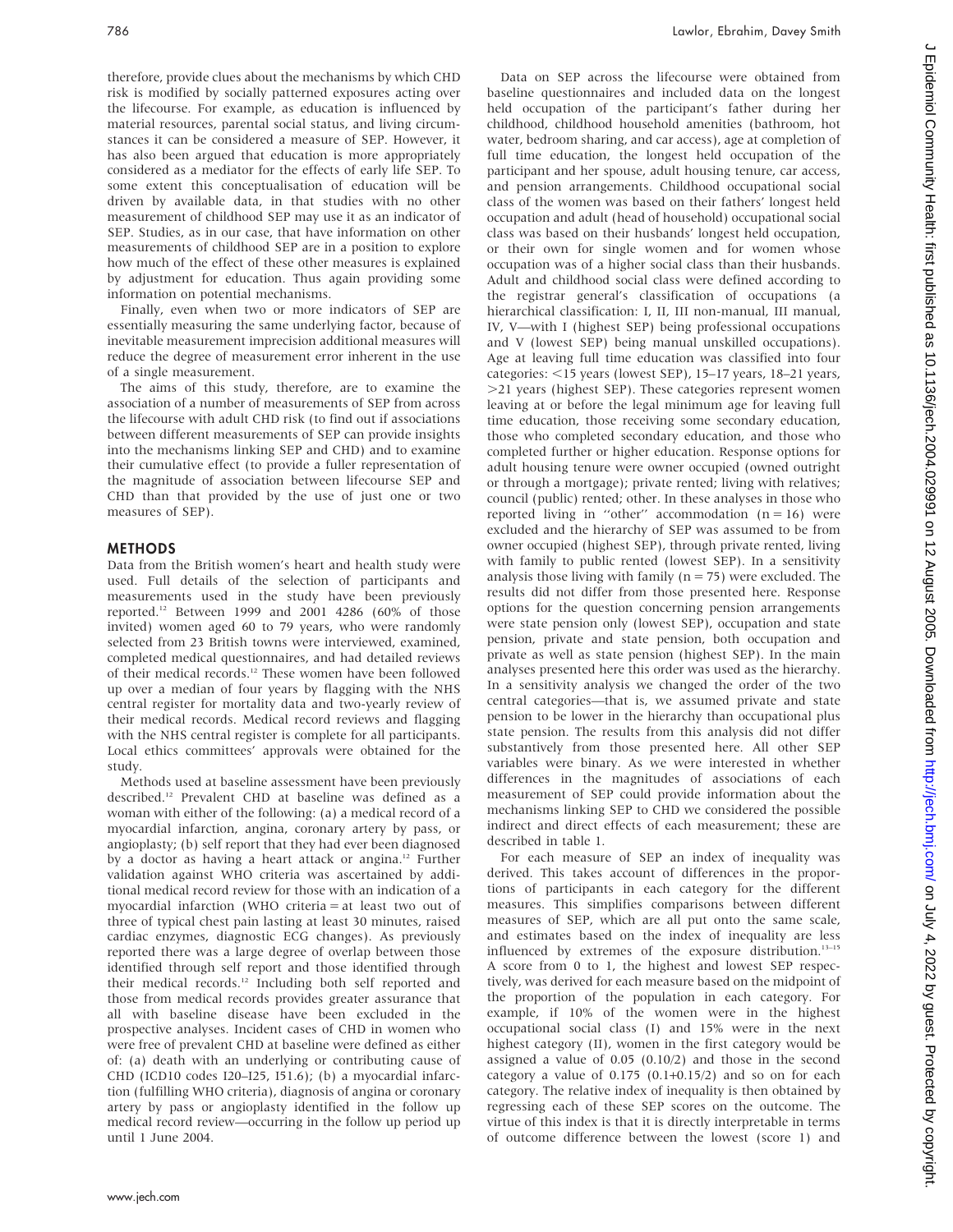Table 1 Theoretical underpinning and potential mechanisms of action on CHD of each measurement of socioeconomic position examined in this study

| Possible mechanism of action                                                                                                                                                                                                                                                               |
|--------------------------------------------------------------------------------------------------------------------------------------------------------------------------------------------------------------------------------------------------------------------------------------------|
| Access to material resources, including ability to afford a healthy diet that could have a lasting effect<br>on CHD                                                                                                                                                                        |
| Social status/prestige of family that may affect CHD through psychosocial pathways and adoption<br>of behavioural risk factors such as smoking<br>Indicator of general family living standards                                                                                             |
| Passive exposure to occupational toxins<br>Access to material resources, including ability to afford a healthy diet that could have a lasting effect                                                                                                                                       |
| on CHD<br>Social status/prestige of family that may affect CHD through psychosocial pathways and adoption<br>of behavioural risk factors such as smoking<br>Indicator of general family living standards<br>Difficulties in maintaining good hygiene practices                             |
| Exposure to infections<br>Access to material resources, including ability to afford a healthy diet that could have a lasting effect                                                                                                                                                        |
| on CHD<br>Social status/prestige of family that may affect CHD through psychosocial pathways and adoption<br>of behavioural risk factors such as smoking<br>Indicator of general family living standards<br>Difficulties in maintaining good hygiene practices                             |
| Exposure to infections<br>Access to material resources, including ability to afford a healthy diet that could have a lasting effect<br>on CHD                                                                                                                                              |
| Exposure to airborne infections<br>Access to material resources, including ability to afford a healthy diet that could have a lasting effect<br>on CHD                                                                                                                                     |
| Social status/prestige of family that may affect CHD through psychosocial pathways and adoption<br>of behavioural risk factors such as smoking<br>Indicator of general family living standards<br>Ability to easily access health care services and leisure facilities                     |
| Social status/prestige of family that may affect CHD through psychosocial pathways and adoption<br>of behavioural risk factors such as smoking<br>Ability to access and understand health promoting and disease preventing materials<br>Peer effects                                       |
| Greater confidence in dealing with health professionals<br>May mediate some of the effects of other indicators of early life SEP<br>Access to material resources, including ability to afford a healthy diet that could have a lasting effect<br>on CHD                                    |
| Reflection of employment relationships that may affect CHD through psychosocial pathways<br>Social status/prestige that may affect CHD through psychosocial pathways and continuation of<br>behavioural risk factors such as smoking<br>Indicator of general living standards in adulthood |
| Exposure to occupational toxins<br>Access to material resources, including ability to afford a healthy diet that could have a lasting effect<br>on CHD                                                                                                                                     |
| Social status/prestige that may affect CHD through psychosocial pathways and continuation of<br>behavioural risk factors such as smoking<br>Indicator of general living standards in adulthood<br>Neighbourhood social support                                                             |
| Community facilities, for example, supportive environment for physical activity, local shops<br>Health effects of housing conditions, such as damp and cold<br>Access to material resources, including ability to afford a healthy diet that could have a lasting effect<br>on CHD         |
| Social status/prestige which may affect CHD through psychosocial pathways and continuation of<br>behavioural risk factors such as smoking<br>Ability to access health care services easily                                                                                                 |
| Access to material resources, including ability to afford a healthy diet that could have a lasting effect<br>on CHD<br>Indicator of general adult living standards and likely standards into old age                                                                                       |
|                                                                                                                                                                                                                                                                                            |

highest (score 0), of which independent SEP indicator is used.13–15

The cumulative effect of lifecourse SEP was examined by generating a lifecourse SEP score from the 10 indicators. To generate the SEP score we dichotomised those indicators that were not binary as follows: adult and childhood social class into non-manual (I, II, III non-manual) and manual (III manual, IV, V); pension arrangements into state only or state plus other (employment or private pension); adult housing tenure into local authority (social housing) or other (owner occupied, private rental, living with a relative) and age at leaving full time education into those leaving school at or younger than 15 years, or above that age. Two scores were developed, one in which equal weight was give to each indicator and another in which inverse of prevalence weights were used. The first score has the advantage of being easy to understand as the score gives the actual number of adverse indicators. The score ranged from 0 (most advantaged position across the lifecourse) to 10 (most disadvantaged position across the lifecourse). Because there were very small numbers in the 0 category ( $n = 77$ ) and in the 10 category  $(n = 57)$  the 0 category was combined with the 1 category and the 10 category with the 9 category. The second score in which each indicator was weighted by the inverse of its prevalence gave greatest weight to adverse indicators that were least prevalent, and as such may be thought of as being more severe indicators of adverse SEP (for example, if just 10% of the sample have no car access in childhood this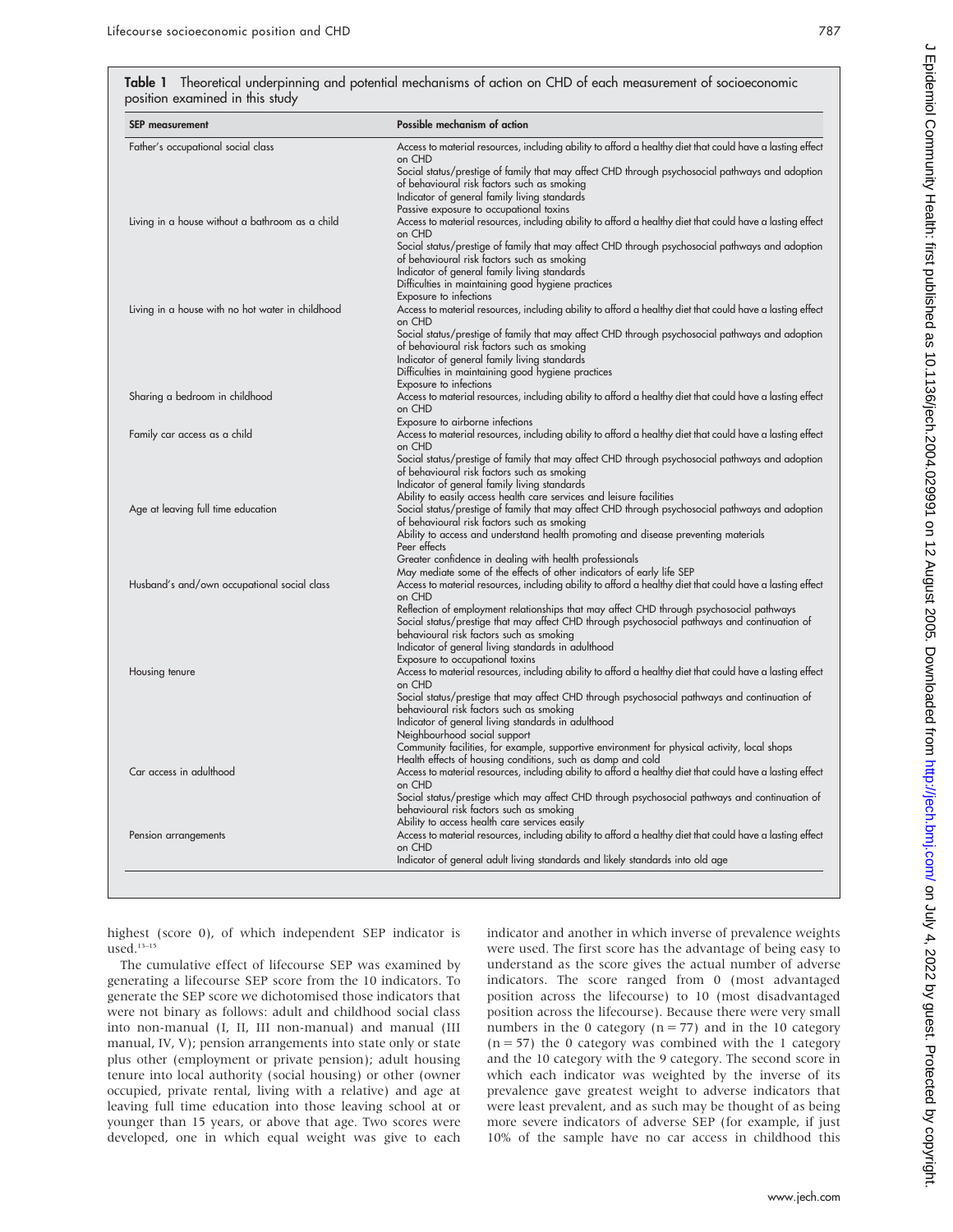|                                                          | Childhood social class               |                             |         | Adult social class                    |                             |         |
|----------------------------------------------------------|--------------------------------------|-----------------------------|---------|---------------------------------------|-----------------------------|---------|
|                                                          | $%$ Of non-<br>manual<br>$(n = 857)$ | % Of manual<br>$(n = 3429)$ | p       | $%$ Of non-<br>manual<br>$(n = 1831)$ | % Of manual<br>$(n = 2455)$ | P       |
| Child manual                                             |                                      |                             |         | 69.1                                  | 88.1                        | < 0.001 |
| Child no bathroom                                        | 18.6                                 | 47.8                        | < 0.001 | 28.7                                  | 51.8                        | < 0.001 |
| Child no hot water                                       | 16.5                                 | 44.6                        | < 0.001 | 26.3                                  | 48.5                        | < 0.001 |
| Child no car access                                      | 60.7                                 | 89.2                        | < 0.001 | 75.6                                  | 89.3                        | < 0.001 |
| Child shared bedroom                                     | 32.1                                 | 61.6                        | < 0.001 | 44.1                                  | 64.3                        | < 0.001 |
| Left school age $\leq 14$                                | 16.8                                 | 46.5                        | < 0.001 | 26.2                                  | 51.3                        | < 0.001 |
| Adult manual                                             | 34.1                                 | 63.1                        | < 0.001 | $\overline{\phantom{0}}$              |                             |         |
| Adult no car access                                      | 19.7                                 | 35.3                        | < 0.001 | 19.3                                  | 41.8                        | < 0.001 |
| Adult living in social housing                           | 5.5                                  | 20.8                        | < 0.001 | 5.9                                   | 26.5                        | < 0.001 |
| Adult no occupational or<br>private pension arrangements | 16.8                                 | 38.1                        | < 0.001 | 15.3                                  | 47.7                        | < 0.001 |

**Table 2** Cross tabulation of other measures of lifecourse socioeconomic position with

indicator is given more weight as an indicator of adverse SEP than for example father being in a manual social class, which was the case for most participants). The resulting weighted score was highly positively skewed with a range from 0 to 28.9. The two composite SEP scores showed similar linear trends in their association with CHD. Results for the unweighted score only are therefore presented.

Data on smoking (never, past, current—including those who said they had quit smoking in the six month period before assessment), frequency of alcohol consumption (daily or most days, weekends only, once-twice a month, special occasions only, never), and physical activity  $(\le 2, 2-3, 1)$ >3 hours per week of either moderate or vigorous activity) were obtained from the interview or questionnaires. Participants were coded as taking hypertensive drugs if they were currently using drugs listed in sections 2.2.1 (thiazide diuretics), 2.4 ( $\beta$  blockers), 2.5 (drugs affecting the renninangiotensin system and some other antihypertensive drugs), 2.6.2 (calcium channel blockers) of the British National Formulary (http://www.bnf.org/). As most of these drugs have multiple indications their use as antihypertensives was confirmed by a report from the participant at the research nurse interview that they had been prescribed the particular drug for hypertension. If they were unclear as to why they

were taking a particular drug they were assumed to be taking it for hypertension. Blood samples were taken after a minimum six hour fast. These samples were used for assessment of insulin resistance (homoeostasis model assessment (HOMA) calculated from fasting insulin and glucose concentrations) and lipids. Blood pressure, height, and weight (used for calculating body mass index) were measured using standard procedures. Seated height was also measured and used to estimate leg length and trunk length. Leg length (the component of height specifically associated with CHD<sup>16-17</sup>) partly reflects childhood environmental exposures that influence childhood linear growth.<sup>18</sup>

# Statistical analysis

Multiple logistic regression was used to assess the association of each SEP index of inequality, or binary measurement of SEP, and the cumulative SEP score with prevalent CHD and Cox proportional hazards models were used to assess similar associations with incident CHD. HOMA scores were not calculated for women with doctor diagnosed diabetes at baseline or in those whose fasting glucose  $\geq 7.0$  mmol/l. To adjust for the full range of insulin resistance diabetes a categorical variable consisting of fifths of the HOMA score distribution and a sixth category of those with diabetes or a

Table 3 Age adjusted odds ratios for coronary heart disease and coronary heart disease risk factors according to indices of inequality for different measures of childhood socioeconomic position

|                                       | Fathers' occupational social Bathroom in childhood<br>class                                                           | home                          | Hot water supply in<br>childhood home | Shared bedroom as a<br>child  | Family access to<br>car as a child                               | Age at leaving full time<br>education |
|---------------------------------------|-----------------------------------------------------------------------------------------------------------------------|-------------------------------|---------------------------------------|-------------------------------|------------------------------------------------------------------|---------------------------------------|
|                                       | Aged adjusted odds ratios of binary outcomes comparing lowest with highest SEP for each measurement of SEP            |                               |                                       |                               |                                                                  |                                       |
| <b>CHD</b>                            | 1.9(1.4, 2.6)                                                                                                         | 1.5(1.0, 2.0)                 | 1.7(1.2, 2.4)                         | 1.6(1.1, 2.2)                 | 2.8(1.6, 4.7)                                                    | $2.0$ (1.4, 2.8)                      |
| WHO defined diabetes                  | 1.7(1.1, 2.6)                                                                                                         | 1.5(0.9, 2.2)                 | 1.3(0.8, 2.1)                         | 1.2(0.8, 1.9)                 | $0.9$ (0.5, 1.5)                                                 | 1.8(1.1, 2.9)                         |
| Hypertension*                         | 1.3(1.0, 1.7)                                                                                                         | 1.5(1.1, 1.9)                 | $1.2$ (0.9, 1.6)                      | 1.2(1.0, 1.6)                 | 1.3(1.0, 1.9)                                                    | 1.6(1.2, 2.1)                         |
| Ever smoked                           | 1.3(1.1, 1.7)                                                                                                         | $1.2$ (0.9, 1.5)              | $1.2$ (0.9, 1.5)                      | 1.6(1.3, 2.2)                 | 0.9(0.6, 1.2)                                                    | 1.7(1.3, 2.2)                         |
| $\leqslant$ 2 hours activity per week | $2.0$ (1.5, 2.76)                                                                                                     | 1.5(1.1, 2.1)                 | 2.0(1.4, 2.7)                         | $2.0$ (1.2, 3.1)              | 1.9(1.2, 2.9)                                                    | 1.45 (1.05, 1.99)                     |
| Moderate alcohol daily                | $0.4$ (0.3, 0.5)                                                                                                      | $0.4$ (0.3, 0.6)              | $0.4$ (0.3, 0.6)                      | 0.5(0.4, 0.7)                 | $0.3$ (0.2, 0.5)                                                 | $0.2$ (0.15, 0.3)                     |
|                                       | Aged adjusted difference in means of continuous outcomes (mean in lowest SEP-highest SEP) for each measurement of SEP |                               |                                       |                               |                                                                  |                                       |
| Systolic blood pressure<br>(mm Hq)    | $0.8$ (-2.0, 3.7)                                                                                                     | $1.7$ (-1.5, 4.9)             | $1.0$ (-2.3, 4.3)                     | $1.7(-1.5, 4.8)$              | $1.6$ (-2.5, 5.7)                                                | $2.7$ (-0.5, 5.9)                     |
| Diastolic blood pressure<br>(mm Hg)   | $-0.3$ ( $-1.7$ , 1.1)                                                                                                | $0.5$ (-1.1, 2.0)             | $0.3$ (-1.3, 1.9)                     | $-0.6$ ( $-2.1$ , 0.9)        | $-0.2$ ( $-2.2$ , 1.8)                                           | $0.3$ (-1.2, 1.9)                     |
| Triglyceridest                        | $9\%$ (3, 15%)                                                                                                        | 7% (1, 14%)                   | $5\%$ (-1, 11%)                       | 7% (1, 14%)                   | 8% (0, 16%)                                                      | 18% (11, 25%)                         |
| HDL (mmol/l)                          | $-0.2$ ( $-0.3$ , $-0.1$ )                                                                                            | $-0.1$ ( $-0.2, -0.1$ )       | $-0.1$ ( $-0.2, -0.1$ )               | $-0.1$ ( $-0.2, -0.1$ )       | $-0.2$ ( $-0.3$ , $-0.1$ )                                       | $-0.2$ ( $-0.3$ , $-0.2$ )            |
| HOMA scoret                           | 23% (13, 33%)                                                                                                         | $8\%$ (-1, 16%)               | $5\%$ (-4, 14%)                       | 13% (3, 23%)                  | 18% (5, 33%)                                                     | 19% (9, 31%)                          |
| Body mass index $(kg/m2)$             | 1.4(0.8, 2.0)                                                                                                         | 1.5(0.9, 2.2)                 | 1.4(0.7, 2.1)                         | 0.9(0.3, 1.5)                 | 1.0(0.1, 1.8)                                                    | 1.9(1.3, 2.6)                         |
| Waist to hip ratio $(x100)$           | $0.7$ (-0.1, 1.5)                                                                                                     | $1.1$ (0.2, 2.0)              | $0.0$ (-0.9, 0.9)                     | $0.5$ (-0.4, 1.3)             | $0.0$ (-1.1, 1.2)                                                | $1.6$ (0.7, 2.5)                      |
| Height (mm)                           | $-22.1$ ( $-29.2$ , $-15.0$ )                                                                                         | $-24.8$ ( $-32.6$ , $-16.9$ ) | $-20.4 - 28.4, -12.3$                 | $-24.5$ ( $-32.2$ , $-16.7$ ) | $-28.5$ ( $-38.5$ , $-18.4$ )                                    | $-25.4$ ( $-33.3$ , $-17.5$ )         |
| Leg length (mm)                       | $-17.0$ ( $-31.8$ , $-12.1$ )                                                                                         | $-16.8$ ( $-22.2$ , $-11.4$ ) | $-15.5$ ( $-21.1$ , $-10.0$ )         |                               | $-20.8$ (-26.1, -15.6) -21.4 (-28.4, -14.5) -20.9 (-26.3, -15.5) |                                       |
| Trunk length (mm)                     | $-4.9$ (-9.0, -0.8)                                                                                                   | $-8.4$ ( $-13.0, -3.9$ )      | $-5.5$ ( $-10.1$ , $-0.8$ )           | $-4.2$ (-8.6, 0.3)            | $-7.2$ ( $-13.0$ , $-1.4$ )                                      | $-4.5$ ( $-9.1$ , 0.0)                |

\*Anyone with a doctor diagnosis, taking drugs for treatment, or with a blood pressure at baseline examination ≥160 systolic and/or ≥100 diastolic. †Proportionate (percentage) difference estim exponentiate of regression coefficient of logged triglyceride or HOMA score. WHO diabetes, doctor diagnosis of diabetes and/or fasting glucose ≥7.0 mmol/l; HDL, high density lipoprotein cholesterol;<br>HOMA, homoeostasis mod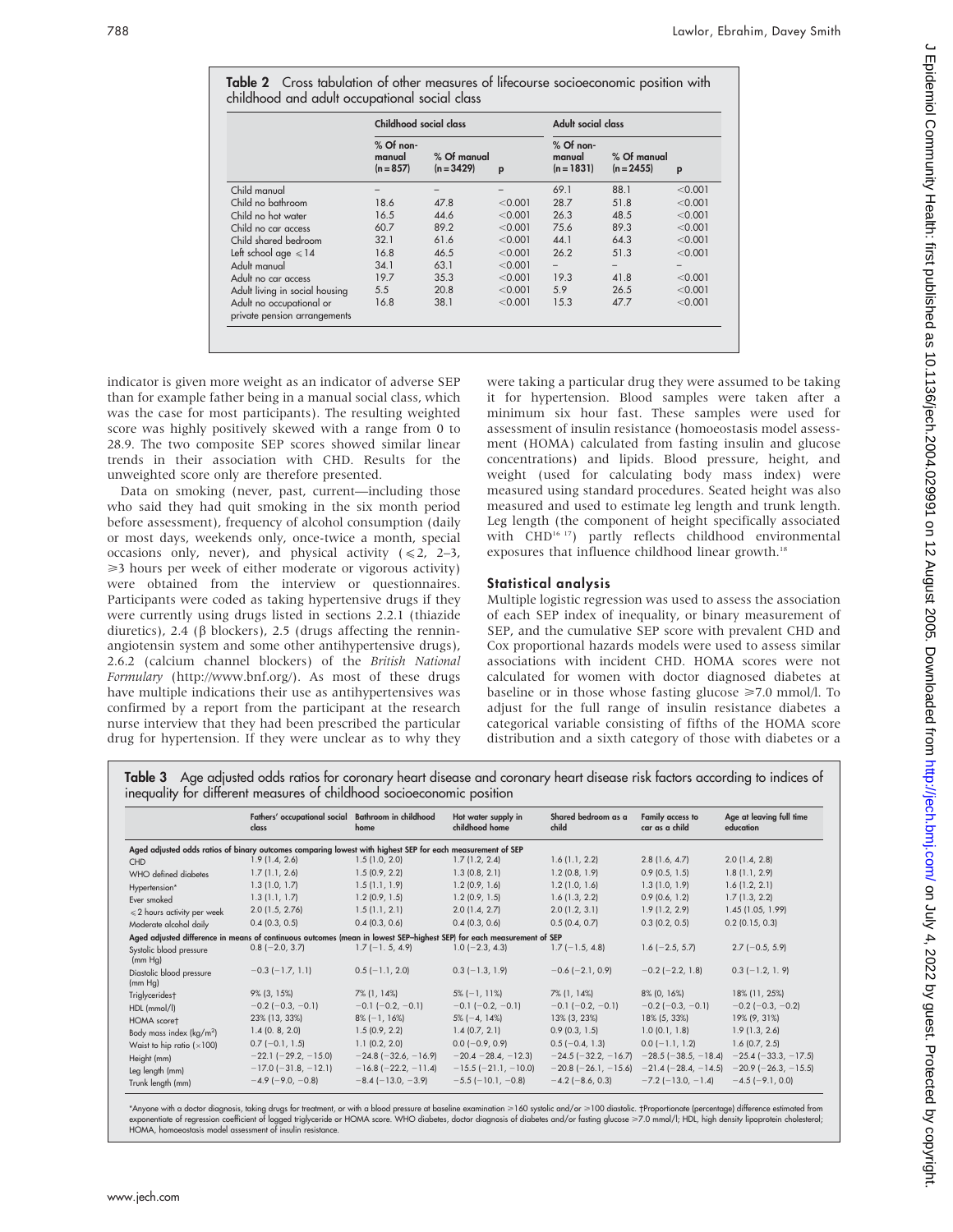Table 4 Age adjusted odds ratios for coronary heart disease and coronary heart disease risk factors according to indices of inequality for different measures of adulthood socioeconomic position

|                                                                                                              | Head of household occupational |                               |                               |                               |
|--------------------------------------------------------------------------------------------------------------|--------------------------------|-------------------------------|-------------------------------|-------------------------------|
|                                                                                                              | social class                   | Car access                    | <b>Housing ownership</b>      | <b>Pension arrangements</b>   |
| Aged adjusted odds ratios of binary outcomes comparing lowest with highest SEP for each indicator            |                                |                               |                               |                               |
| Coronary heart disease                                                                                       | 2.4(1.7, 3.2)                  | 1.9(1.3, 2.7)                 | 2.8(1.9, 4.2)                 | 2.0(1.4, 2.7)                 |
| WHO defined diabetes                                                                                         | 1.4(0.9, 2.1)                  | 1.3(0.8, 2.1)                 | 1.9(1.2, 3.3)                 | 1.3(0.9, 2.0)                 |
| Hypertension*                                                                                                | 1.3(1.0, 1.6)                  | 1.2(0.9, 1.7)                 | 1.5(1.1, 2.0)                 | 1.4(1.1, 1.8)                 |
| Ever smoked                                                                                                  | 1.4(1.1, 1.7)                  | 1.8(1.3, 2.4)                 | $3.2$ (2.3, 4.3)              | 1.3(1.0, 1.7)                 |
| $\leqslant$ 2 hours activity per week                                                                        | 1.9(1.4.2.6)                   | $1.0$ (0.7, 1.5)              | 2.3(1.6, 3.3)                 | 1.7(1.3, 2.3)                 |
| Moderate alcohol daily                                                                                       | $0.2$ (0.1, 0.2)               | $0.2$ (0.1, 0.3)              | $0.3$ (0.2, 0.5)              | $0.3$ (0.2, 0.5)              |
| Aged adjusted difference in means of continuous outcomes (mean in lowest SEP-highest SEP) for each indicator |                                |                               |                               |                               |
| Systolic blood pressure (mm Hg)                                                                              | $3.0$ (0.2, 5.8)               | $-0.1$ ( $-3.7, 3.4$ )        | $-0.6$ ( $-4.6$ , 3.4)        | $2.4$ (-0.6, 5.4)             |
| Diastolic blood pressure (mm Hg)                                                                             | $0.2$ (1.2, 1.5)               | $1.2$ (-0.5, 2.9)             | $0.5$ (-1.5, 2.4)             | 1.5(0.1, 3.0)                 |
| Triglyceridest                                                                                               | $12\%$ (6, 18%)                | 15% (7, 23%)                  | 25% (15, 35%)                 | 13% (6, 19%)                  |
| $HDL$ (mmol/l)                                                                                               | $-0.2$ ( $-0.3$ , $-0.2$ )     | $-0.2$ ( $-0.3$ , $-0.2$ )    | $-0.2$ ( $-0.2$ , $-0.1$ )    | $-0.2$ ( $-0.3$ , $-0.2$ )    |
| HOMA scoret                                                                                                  | 13% (5, 22%)                   | 23% (12, 35%)                 | 25% (12, 40%)                 | 16% (7, 26%)                  |
| Body mass index $(kg/m^2)$                                                                                   | 1.5(0.9, 2.1)                  | 0.9(0.2, 1.7)                 | 2.7(1.9, 3.5)                 | $0.9$ (0.3, 1.5)              |
| Waist to hip ratio $(x100)$                                                                                  | 1.4(0.6, 2.2)                  | $1.2$ (0.2, 2.2)              | 2.8(1.6, 3.9)                 | 1.5(0.7, 2.4)                 |
| Height (mm)                                                                                                  | $-26.7$ ( $-33.7$ , $-19.8$ )  | $-20.7$ ( $-29.5$ , $-12.0$ ) | $-21.6$ ( $-31.4$ , $-11.8$ ) | $-18.2$ ( $-25.6$ , $-10.8$ ) |
| Leg length (mm)                                                                                              | $-18.9$ (-23.6, -14.1)         | $-11.8$ ( $-17.9$ , $-5.8$ )  | $-14.7$ (-21.4, -7.9)         | $-10.6$ ( $-15.7, -5.5$ )     |
| Trunk length (mm)                                                                                            | $-8.2$ ( $-12.2, -4.2$ )       | $-8.9$ ( $-14.0, -3.9$ )      | $-6.5$ ( $-12.2, -0.9$ )      | $-7.7$ ( $-11.9$ , $-3.5$ )   |

\*Anyone with a doctor diagnosis, taking a drug for treatment, or with a blood pressure at baseline examination >160 systolic and/or >100 diastolic. Proportionate (percentage) difference estimated from exponentiate of regression coefficient of logged triglyceride or HOMA score. WHO diabetes, doctor diagnosis of diabetes and/or fasting glucose >7.0 mmol/l); HDL, high density lipoprotein cholesterol; HOMA, homoeostasis model assessment of insulin resistance.

fasting glucose of  $\geq 7.0$  mmol/l was created and entered into multivariable models as five indicator variables. The time scale used in the Cox proportional hazards models was age and assumptions of proportionality were assessed by examination of survival plots; these assumptions were not violated in any of the models.

HOMA scores and triglyceride concentrations were positively skewed but their logged values had normal distributions. Logged values of these variables were used in the regression models. When these variables were the outcome of a particular model the resulting coefficient was exponentiated to give a ratio of geometric means and the effect was presented as a proportionate (%) change. All analyses were conducted using Stata version 8.0 (Stata, TX).

#### RESULTS

Of the 4286 women who participated in the study 694 had CHD at baseline, giving a prevalence of 16.2 (95% confidence interval 15.1, 17.3%). Among surviving women who did not have CHD at baseline there were 182 new cases of fatal or non-fatal CHD among 13 217 person years of follow up giving a rate of 13.4 (95% confidence interval 10.9, 14.7) per 1000. All measurements of SEP from across the lifecourse were associated with each other (all p values  $<$  0.005). Table 2

shows the cross tabulations of each of the other measurements of SEP with childhood and adulthood occupational social class.

Table 3 shows the age adjusted associations between indices of inequality for each of the childhood SEP measurements and CHD and CHD risk factors. All measures of childhood SEP were associated with prevalent CHD, such that those from the lowest SEP had the greatest odds of CHD. The magnitudes of these associations were similar for each childhood SEP measurement with no statistical evidence that any of the effects differed from one another (all p values  $>0.2$ ). In general those from the lowest childhood SEP backgrounds had worse adult risk factor profiles, with associations with body mass index, HOMA scores, and triglyceride concentrations being consistent across all childhood SEP measurements and exhibiting strong associations. All measurements of adult SEP were also associated with prevalent CHD and most CHD risk factors, again the most consistent and strongest risk factor associations were with body mass index, HOMA scores, triglyceride concentrations, and for adult SEP measurements also waist to hip ratio (table 4).

Each childhood measurement of adverse SEP was associated with shorter height, leg length, and trunk length

Table 5 Association of indices of inequality for different measures of childhood SEP with prevalent coronary heart disease with adjustment for potential mediating factors

|                                    | Odds ratio (95% CI) of prevalent CHD comparing highest with lowest SEP for each indicator |                                |                                                  |                                                              |  |  |
|------------------------------------|-------------------------------------------------------------------------------------------|--------------------------------|--------------------------------------------------|--------------------------------------------------------------|--|--|
|                                    | Age adjusted                                                                              | Age and adult<br>SEP adjusted* | Age, adult SEP, and CHD<br>risk factor adjustedt | Age, adult SEP, CHD risk factor,<br>and leg length adjusted: |  |  |
| Fathers' occupational social class | 2.25(1.51, 3.34)                                                                          | $1.67$ (1.09, 2.55)            | 1.46 (0.95, 2.26)                                | 1.43 (0.92, 2.22)                                            |  |  |
| Bathroom in childhood home         | 1.46 (0.94, 2.30)                                                                         | $1.02$ (0.64, 1.63)            | $0.90$ (0.56, 1.46)                              | $0.86$ (0.53, 1.40)                                          |  |  |
| Hot water supply in childhood      | 1.66 (1.06, 2.62)                                                                         | 1.18 (0.74, 1.90)              | 1.06 (0.65, 1.73)                                | 1.02 (0.62, 1.65)                                            |  |  |
| home                               |                                                                                           |                                |                                                  |                                                              |  |  |
| Shared bedroom as a child          | 1.86 (1.19, 2.91)                                                                         | $1.38$ (0.87, 2.19)            | $1.33$ (0.73, 2.13)                              | $1.24$ (0.78, 2.00)                                          |  |  |
| Family access to car as a child    | $2.73$ (1.45, 5.15)                                                                       | 1.81 (0.94, 3.48)              | 1.78 (0.93, 3.42)                                | 1.55(0.81, 2.98)                                             |  |  |
| Age at leaving full time           | 2.82 (1.80, 4.42)                                                                         | 1.88 (1.15, 3.06)              | $1.67$ $(1.01, 2.76)$                            | 1.62 (0.98, 2.68)                                            |  |  |
| education                          |                                                                                           |                                |                                                  |                                                              |  |  |

Estimated using logistic regression models n = 2951 participants (456 cases of CHD) with complete data on all variables included in any model. \*Adjusted for adult occupational social class, car access, housing tenure, and pension arrangements. Adjusted for adult socioeconomic position as in above and smoking, physical activity, alcohol consumption, hypertension, triglyceride and high density lipoprotein concentrations, diabetes insulin resistance status, body mass index, and waist to hip ratio.  $\ddagger$ Adjusted for all covariates as in model  $\ddagger$  and in addition leg length.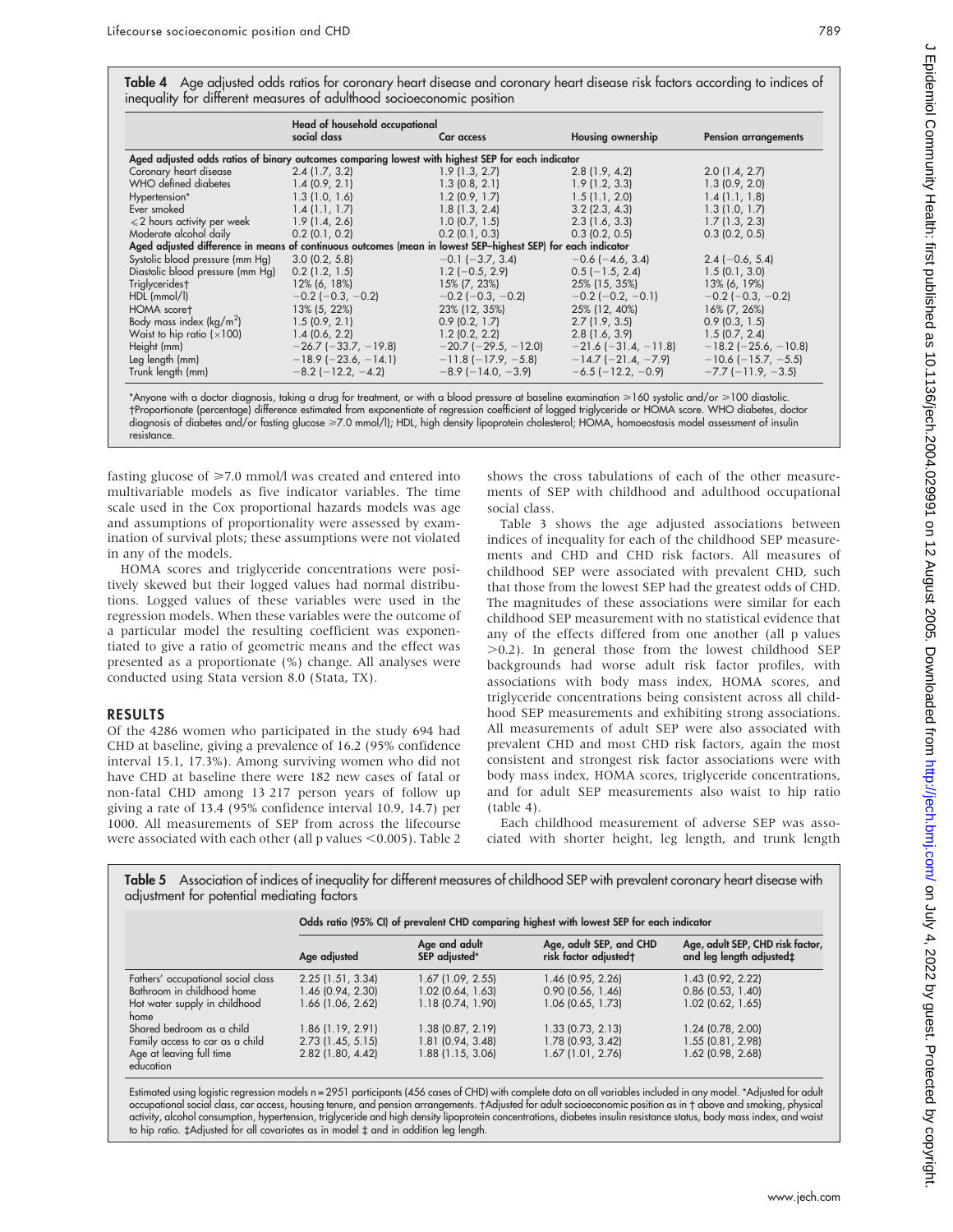| Table 6 Association of indices of inequality for different measures of childhood SEP with incident coronary heart disease with |  |  |  |
|--------------------------------------------------------------------------------------------------------------------------------|--|--|--|
| adjustment for potential mediating factors                                                                                     |  |  |  |

|                                                                                                                                                                                                                                                                                                                                                                                                                                                                                                                                                                                                                              | Hazards ratio (95% CI) of incident CHD comparing most with least adverse |                                |                                                 |                                                                |  |  |
|------------------------------------------------------------------------------------------------------------------------------------------------------------------------------------------------------------------------------------------------------------------------------------------------------------------------------------------------------------------------------------------------------------------------------------------------------------------------------------------------------------------------------------------------------------------------------------------------------------------------------|--------------------------------------------------------------------------|--------------------------------|-------------------------------------------------|----------------------------------------------------------------|--|--|
|                                                                                                                                                                                                                                                                                                                                                                                                                                                                                                                                                                                                                              | Age adjusted                                                             | Age and adult<br>SEP adjusted* | Age, adult SEP, and CHD<br>risk factor adjusted | Age, adult SEP, CHD risk<br>factor, and leg length<br>adjusted |  |  |
| Fathers' occupational social class                                                                                                                                                                                                                                                                                                                                                                                                                                                                                                                                                                                           | $2.34$ (1.18, 4.65)                                                      | 2.02 (0.97, 4.19)              | 1.78 (0.84, 3.78)                               | 1.76 (0.82, 3.72)                                              |  |  |
| Bathroom in childhood home                                                                                                                                                                                                                                                                                                                                                                                                                                                                                                                                                                                                   | 1.50 (0.73, 3.10)                                                        | 1.14(0.54, 2.41)               | 1.10(0.52, 2.79)                                | 1.07(0.51, 2.26)                                               |  |  |
| Hot water supply in childhood home                                                                                                                                                                                                                                                                                                                                                                                                                                                                                                                                                                                           | 1.25 (0.60, 2.63)                                                        | 0.95(0.44, 2.04)               | $0.93$ (0.44, 2.00)                             | $0.88$ (0.41, 1.89)                                            |  |  |
| Shared bedroom as a child                                                                                                                                                                                                                                                                                                                                                                                                                                                                                                                                                                                                    | $1.47$ (0.55, 3.92)                                                      | 1.08 (0.40, 2.96)              | 1.06 (0.39, 2.92)                               | $0.97$ $(0.35, 2.68)$                                          |  |  |
| Family access to car as a child                                                                                                                                                                                                                                                                                                                                                                                                                                                                                                                                                                                              | 2.18(1.04, 4.57)                                                         | 1.76 (0.83, 3.76)              | 1.70 (0.80, 3.62)                               | 1.68 (0.79, 3.60)                                              |  |  |
| Age at leaving full time education                                                                                                                                                                                                                                                                                                                                                                                                                                                                                                                                                                                           | $2.89$ (1.28, 6.49)                                                      | $2.37$ (0.99, 5.75)            | 2.02 (0.83, 4.96)                               | 1.97(0.81, 4.84)                                               |  |  |
| Estimated using Cox proportional hazards models n=120 incident cases among 5547 person years of follow up with complete data on all variables included in<br>any model. *Adjusted for adult occupational social class, car access, housing tenure, and pension arrangements. †Adjusted for adult socioeconomic position as in<br>* above and smoking, physical activity, alcohol consumption, hypertension, triglyceride and high density lipoprotein concentrations, diabetes insulin resistance<br>status, body mass index, and waist to hip ratio. ‡Adjusted for all covariates as in model t and in addition leg length. |                                                                          |                                |                                                 |                                                                |  |  |

(table 3). Father's occupational social class, hot water supply in the childhood home, bedroom sharing, and age at leaving full time education were all more strongly associated with leg than trunk length (all p values for difference in effect estimates  $< 0.01$ ). With adjustment for adult smoking all associations between childhood SEP indicators and trunk length, but not leg length, attenuated to the null. Measurements of adult SEP also tended to have stronger associations with leg length than trunk length (table 4) although effect differences between the associations of adult SEP measurements with trunk length and those with leg length were small and none were statistically robust (all p values  $>0.2$ ). Adjustment for smoking attenuated the associations between adult home ownership and pension arrangements and trunk length to the null but associations between adult occupational social class and car access remained essentially the same as the age adjusted associations presented in table 4.

Table 5 shows the associations between each measurement of childhood SEP and prevalent CHD with adjustment for potential mediating factors. These analyses are restricted to the 2951 (70%) women with complete data on all of the variables included in any model. These women did not differ from women without complete data with respect to age, CHD prevalence, or distributions of socioeconomic measurements (all  $p$  values  $>0.2$ ) and the age adjusted associations shown in the first column of this table are consistent with those for all women shown in table 3. The associations between childhood measurements of SEP and prevalent CHD were attenuated with adjustment for all four measurements of adult SEP but associations remained with fathers' occupational social class and age at leaving full time education. With additional mutual adjustment for each other, father's social class, and age at leaving full time education remained independently associated with CHD: age, adult SEP, and education adjusted odds ratio for fathers' occupational social class was 1.53 (95% CI: 1.00, 2.36) and the age, adult SEP, and fathers' occupational social class adjusted odds ratio for age at leaving full time education was 1.71 (95% CI: 1.04, 2.82). Although imprecise family access to a car in childhood seemed to be associated with adult CHD, whereas there was pronounced attenuation of the associations of living in a house with a bathroom, living in a house with hot water, and sharing a bedroom on adjustment for adult measurements of

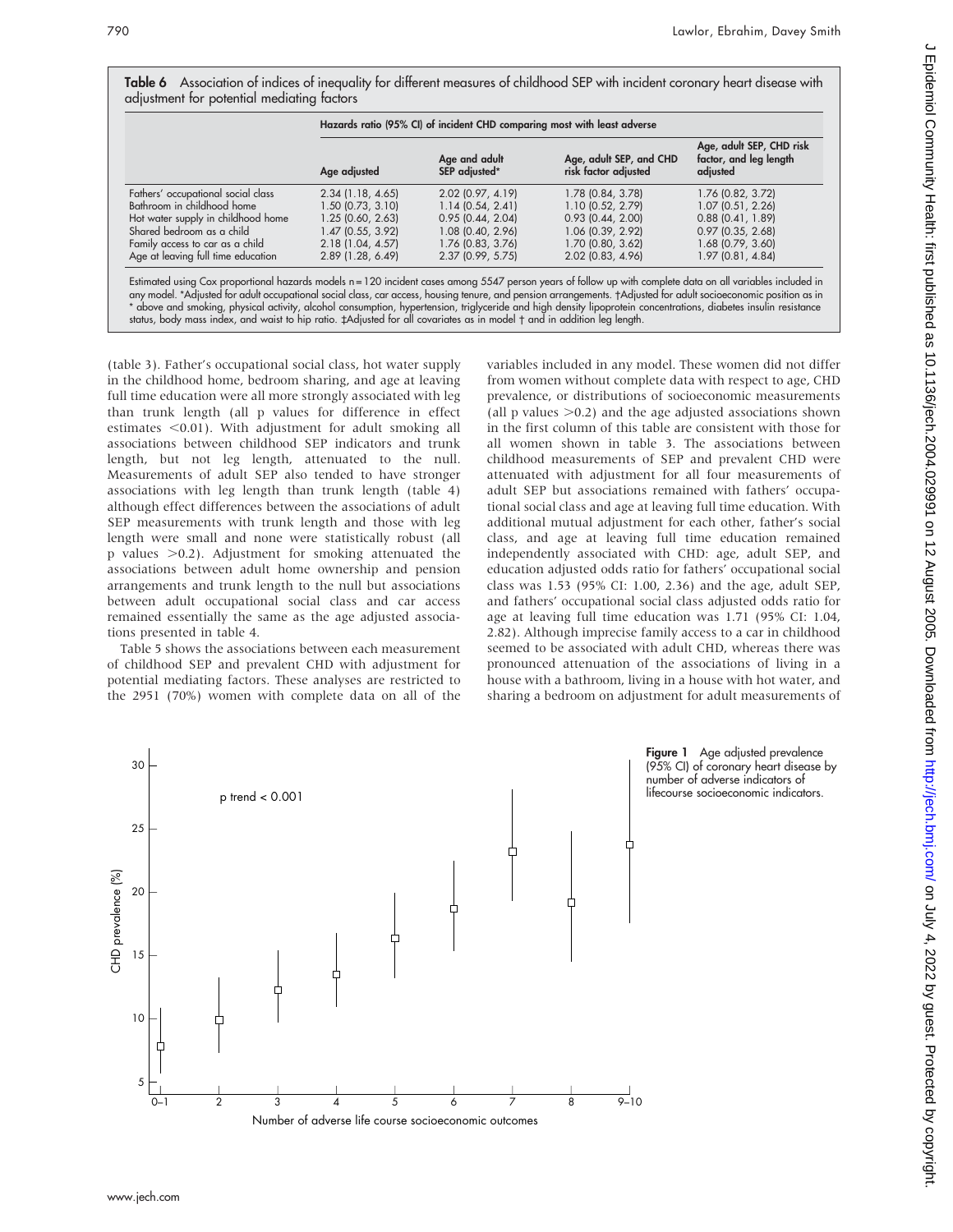

SEP. Adjustment for adult behavioural and physiological risk factors and additional adjustment for adult components of height resulted in weak attenuation of the associations. Table 6 shows similar associations of childhood SEP with incident cases of CHD among those women with no CHD at baseline. Although less precise these results are broadly consistent with those found for the associations with prevalent CHD shown in table 5.

There was no evidence of interactions between any of the childhood measures of SEP with any of the adult measure of SEP (all p values  $>$ 0.5). There was a cumulative effect of SEP from across the lifecourse such that both prevalent (fig 1) and incident (fig 2) CHD increased linearly with each additional adverse socioeconomic circumstance. For example, the prevalence of CHD ranged from 7.9% in those with  $0-1$ adverse SEP measurement to 23.8% among those with  $9-10$ adverse measurements. In simple age adjusted models the odds ratio of prevalent CHD for each increase of one adverse socioeconomic measurement was 1.15 (1.10, 1.20) on the sample with complete data on all covariates. With adjustment for behavioural and physiological risk factors this attenuated to 1.12 (1.07, 1.17) and with further adjustment for leg length it attenuated to 1.11 (1.06, 1.16). Among women with no baseline CHD the age adjusted hazards ratio of incident CHD was 1.11 (1.03, 1.20). With adjustment for behavioural and physiological risk factors this attenuated to 1.06 (0.98, 1.15) and with further adjustment for leg length to 1.04 (0.96, 1.13).

#### Sensitivity analyses among non-smokers

Of the 4286 participants 1961 (46%) were lifelong nonsmokers and either single or had spouses who were lifelong non-smokers. Within this subgroup of women with little or no exposure to smoking the results were essentially the same as those presented in tables  $3-6$  and figures 1 and 2, although because of smaller numbers they were less precise. For example, the age adjusted odds ratio of prevalent CHD associated with an increase of one adverse lifecourse socioeconomic indicators (cumulative effect) in this subgroup was 1.11 (1.04, 1.19) and with full adjustment for adult risk factors and leg length this became 1.09 (1.02, 1.17).

#### **DISCUSSION**

We have examined the association between 10 measurements of SEP from across the lifecourse with CHD risk in a population of women. All 10 measurements were associated with increased risk of CHD in simple age adjusted models. There was a cumulative effect of SEP across the lifecourse with each additional adverse circumstance from 0 to 10 being associated with increased prevalence and incidence of CHD. This cumulative effect was not fully explained by adult CHD risk factors and leg length. The magnitudes of effects for each measurement were similar, thus our results did not suggest the exclusive influence of any specific mechanisms, as outlined in table 1, for the association between childhood SEP and CHD risk. However, the similarity of associations in women with little or no life time exposure to cigarette smoke signifies that the association between adverse lifecourse SEP and CHD is not largely explained by women from more adverse socioeconomic backgrounds being more likely to smoke. The effect of fathers' occupational social class and age at leaving full time education were independent of each other, suggesting that education does not fully mediate the effect of general childhood social class on CHD risk.

Our results are broadly consistent with previous studies that have assessed the association of a single measure of childhood SEP, most commonly based on the participants father's occupation, and CHD risk, which have found adverse circumstances to be independently, of adult SEP, associated with CHD risk.<sup>1-5 19-21</sup> A study of a range of indicators of housing conditions in childhood (crowding, water supply, toilet facilities, ventilation, and cleanliness) that were assessed by field workers when the study participants were children found that most of these indicators, with the exception of an indoor water supply, were not associated with CHD mortality over 50 years of follow up. $22$  These findings are broadly consistent with our findings that childhood household amenities tended to be only weakly associated with CHD risk. These measures of household conditions—bathroom facilities, water supply, and crowding—could have a direct effect on CHD via childhood infections, with some evidence that Helicobacter pylori infection, which is largely contracted in childhood, is associated with CHD risk. However, the comparatively weak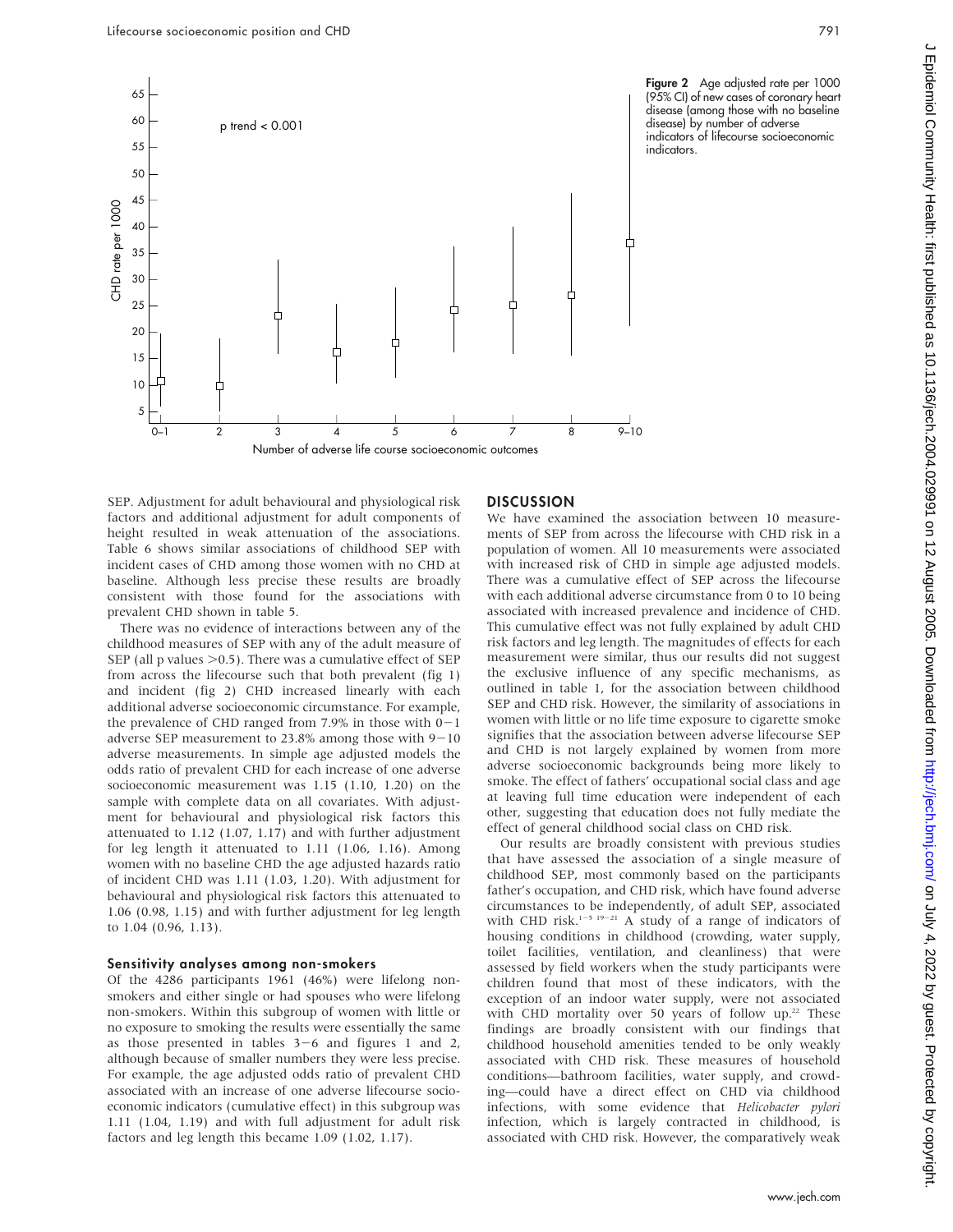# What this paper adds

- Previous studies have shown a cumulative effect of father's occupational social class (an indicator of childhood socioeconomic position) and one's own adult occupational social class on coronary heart disease risk in studies primarily of men.
- We have extended this previous work by showing a cumulative effect on prevalent and incident coronary heart disease of 10 different measurements of socioeconomic position from across the lifecourse in women.
- This effect is not fully explained by adult risk factors, and in particular was apparent in those women who had never smoked and who were either single or married to non-smokers. Thus the association between lifecourse socioeconomic position and coronary heart disease in women does not seem to be explained by smoking.
- These findings emphasise the multidimensional nature of socioeconomic position and the importance in assessing the effect of socioeconomic position on health outcomes of considering a number of different measures from across the lifecourse.

associations of these measurements compared with other measurements of childhood SEP in our study, together with the findings from a meta-analysis of the association between H pylori and CHD, which found weak effects in prospective studies,<sup>23</sup> suggest that this is unlikely to be an important pathway to increased CHD risk.

Consistent with our results, other studies have shown a cumulative effect of SEP measures from across the lifecourse with CHD risk.<sup>1-5</sup> Most of these studies used just one or two measures of SEP in each of childhood and adulthood and our study adds to this earlier work by showing strong linear trends of increasing CHD risk with each additional (out of 10) measurement of adverse SEP from across the lifecourse. Our results suggest that the cumulative lifecourse effect of SEP is largely independent of adult risk factors (although there was some attenuation with adjustment for these). Other studies suggest that the association between childhood and adult SEP may be mediated, in part, via adult CHD risk factors and had we measurements of these risk factors from earlier adulthood in addition to our one set of measurements in late adulthood it is possible that there would have been greater attenuation of the association. Would interventions aimed at reducing these risk factors in adulthood alleviate the adverse effects of socioeconomic adversity from across the lifecourse? Such an approach is unlikely to be effective because reducing established obesity in adulthood is difficult, and while treating high blood pressure is beneficial,<sup>24</sup> treated and well controlled hypertensive adults still have a substantial excess mortality and reduced survival compared with normotensive people.25 Prevention of these risk factors in early life may be a more effective way of reducing the link between childhood SEP and CHD risk, but further research is required to establish whether this would be the case. Long term follow up of adult CHD risk factors and outcomes in trials that have attempted to alleviate childhood poverty (for example, evaluations of child welfare benefits, supplementary feeding, maternal benefits) would provide the strongest evidence of a causal link between SEP and CHD, and would also underpin health promotion policy. Of interest is our finding that the magnitude of the cumulative effect of lifecourse SEP is the same in women who are lifelong non-smokers as in women who have smoked, suggesting that the association in women is not explained by the effect of smoking.

As well as having important public health implications highlighting the need to reduce inequalities in a number of aspects of SEP, including occupation, education, and material resources—our findings have implications for epidemiological studies examining the associations of CHD with exposures that are likely to be strongly socially patterned. We have previously shown how residual confounding by SEP across the lifecourse might explain the inconsistencies between observational epidemiological studies of hormone replacement<sup>26</sup> and CHD and antioxidant vitamins and CHD,<sup>27</sup> which at best adjusted for one or two adult indicators of SEP and largely unconfounded randomised controlled trial evidence.

## Study limitations

Our most powerful analysis was cross sectional and while reverse causality as an explanation for the association between childhood SEP and adult CHD is implausible, survivor bias may be a problem. Mortality from CHD among women before the age of 70 years (mean age of women in this study) is uncommon, and therefore survivor bias is an unlikely explanation for our results. Furthermore, we did assess the associations prospectively over a median of four years of follow up and tried to minimise the potential of survivor bias in these analyses by excluding all women with baseline evidence of CHD. The results from these analyses were broadly consistent with those from the cross sectional analyses, although less precise because of smaller numbers. We used self report in adulthood of childhood SEP. This may be inaccurate and it is possible that adult SEP may affect the accuracy of reporting of childhood SEP. Thus replication of our results in prospective studies that do not use adult recall of childhood SEP would be valuable. As we do not have prospective measurements, but have asked about general exposures in childhood and in adulthood, we are unable to examine particular lifecourse models, such as whether there are critical or sensitive periods for the effects of adverse SEP. Our results are from a group of women who largely (99%) described themselves as white, while a study in women adds to previous knowledge based largely on cohorts of men, our results are not necessarily generalisable to other groups.

In conclusion, adverse SEP across the lifecourse increases CHD risk cumulatively. The prevention of socioeconomic inequalities in CHD needs to reduce these economic inequalities in early life as well as in adulthood. Fuller adjustment for socioeconomic confounding in studies of novel CHD risk factors requires more detailed information across the lifecourse.

## ACKNOWLEDGEMENTS

The British women's heart and health study is codirected by Shah Ebrahim, Debbie A Lawlor, Peter Whincup, and Goya Wannamethee. We thank Rita Patel, Carol Bedford, Alison Emerton, Nicola Frecknall, Karen Jones, Mark Taylor, Simone Watson, and Katherine Wornell for collecting and entering data; all of the general practitioners and their staff who have supported data collection; and the women who have participated in the study.

#### Authors' affiliations .....................

D A Lawlor, S Ebrahim, G Davey Smith, Department of Social Medicine, University of Bristol, UK

Funding: we thank the (UK) Department of Health for core support to the British women's heart and health study. Debbie A Lawlor is funded by a (UK) Department of Health career scientist award. The views expressed in this paper are those of the authors and not necessarily those of any funding body.

Conflicts of interest: none.